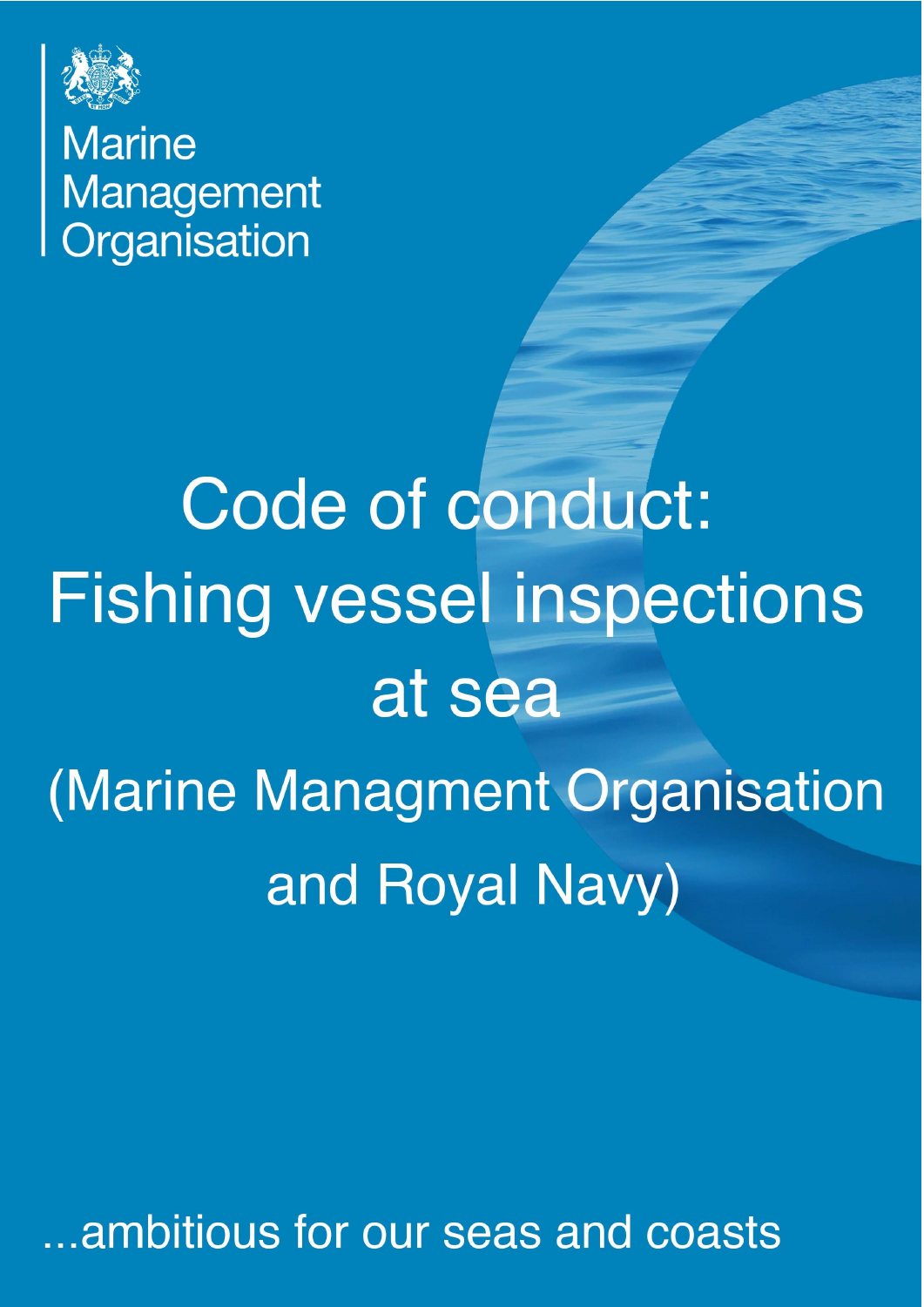Marine enforcement officers (MEOs)<sup>[1](#page-1-0)</sup> have a duty to carry out inspections of fishing vessels at sea to monitor compliance with Fisheries Administration legislation. Inspections at sea may be by day or night. The Marine Management Organisation undertakes to inspect vessels in a fair and professional manner and to a high standard while being courteous and, sensitive towards the needs of the fishing industry.

Boarding teams will try to minimise the amount of time that fishing operations are suspended during an inspection. Your help with many aspects of the inspection and compliance with reasonable requests made by MEOs will mean that the time spent on board is kept to a minimum. Our officers will treat you with respect and courtesy and expect the same in return.

Please ask the MEO at any time during an inspection if you are concerned with any of the procedures being followed.

It is expected that fishing vessel masters maintain proper VHF watch in accordance with good practice including the monitoring of VHF channel 16 and to respond accordingly when hailed. Masters will not be required to reveal commercially sensitive information over open VHF channels.

A boarding will not normally take place without notice unless communication cannot be established. Masters of fishing vessels will be expected to facilitate safe embarkation of boarding teams, providing a boarding ladder meeting the requirements of the regulations where necessary and providing a lee as necessary.

Boarding teams are required to assess the risk of boarding a vessel before attempting to board and this may require them asking the master of the vessel to provide a lee. They will only board a vessel when they consider it safe to do so.

MEOs will work with the Master to ensure that no action is taken that may compromise the safety of the fishing vessel and its crew. Boarding teams will have due regard to safety hazards on board fishing vessels and masters of fishing vessels should alert boarding teams to particular hazards.

Fishing vessel masters can expect a full inspection of fisheries related documentation, catch and fishing gear. A summary list is given overleaf.

MEOs will exercise their enforcement powers fairly, without discrimination and avoiding unreasonable interference with fishing activity. However, they are obliged to investigate apparent offences and should do so in a fair, impartial and professional manner. Please note that it is not the boarding officer who then decides the resultant course of action.

On completion of an inspection a MEO will aim to advise fishermen on fisheries regulations where appropriate. Ask the MEO if you need advice at the end of the inspection.

<span id="page-1-0"></span> $1$  Marine enforcement officers can be read as British sea fishery officer (BSFO) where applicable.